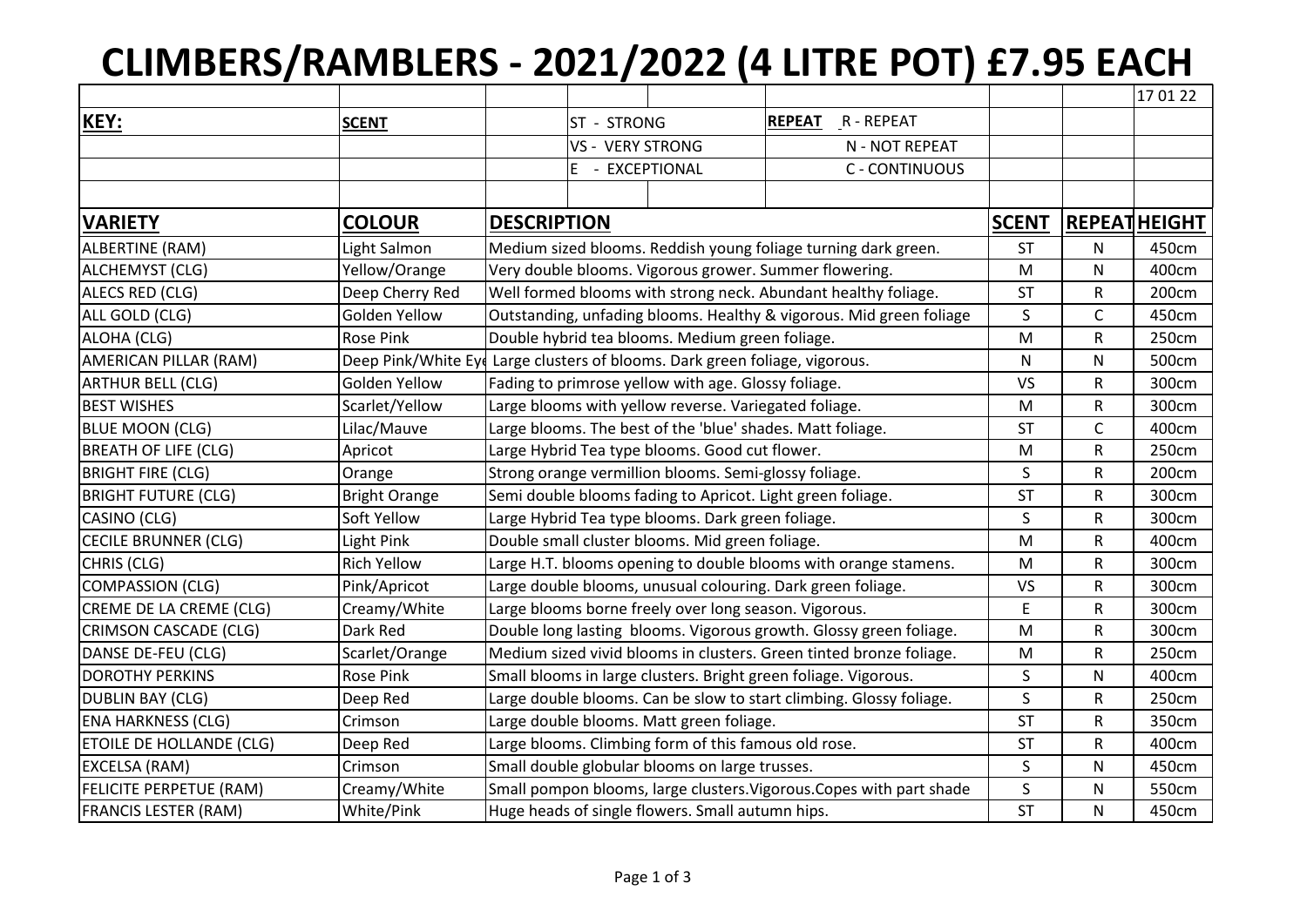## **CLIMBERS/RAMBLERS - 2021/2022 (4 LITRE POT) £7.95 EACH**

| <b>GALWAY BAY (CLG)</b>        | Salmon/Pink          | Large double blooms. Vigorous. Glossy dark green foliage.               | M           | R            | 300cm |
|--------------------------------|----------------------|-------------------------------------------------------------------------|-------------|--------------|-------|
| <b>GARDENIA (RAM)</b>          | Creamy/Yellow        | Fully double, quartered blooms. Foliage glossy, bronzy/green.           | S           | R            | 600cm |
| <b>GARDENERS GLORY (CLG)</b>   | Golden Yellow        | Glossy mid green foliage.                                               | <b>ST</b>   | R            | 300cm |
| <b>GOLDEN SHOWERS (CLG)</b>    | Golden Yellow        | Large double bright blooms. Dark green foliage. One of the best.        | M           | R            | 300cm |
| <b>GUINEE (CLG)</b>            | Deep Red             | Large blooms opening flat. Full sun only. One of the darkest roses.     | <b>ST</b>   | R            | 350cm |
| <b>HANDEL (CLG)</b>            | Cream/Rosy Pink      | Unique coloured blooms. Green tinted bronze leaves.                     | S           | R            | 350cm |
| <b>ICEBERG (CLG)</b>           | Pure White           | Large blooms on large trusses. Abundant glossy foliage.                 | M           | R            | 300cm |
| JOSEPH'S COAT (CLG)            | Yellow/Orange        | Loosely double blooms, borne in clusters on thorny upright plant.       | S           | R            | 250cm |
| KATHLEEN HARROP (CLG)          | Shell/Pink           | Sport of Zephrine Drouhin. Thornless!!                                  | <b>ST</b>   | R            | 300cm |
| LADY HILLINGDON (CLG)          | Apricot/Yellow       | Shapely blooms. Vigorous. Dark green foliage.                           | $\mathsf E$ | R            | 500cm |
| LEAPING SALMON (CLG)           | Salmon Pink          | Large bright blooms. Glossy foliage. Ideal for cutting.                 | <b>VS</b>   | R            | 300cm |
| MAIGOLD (CLG)                  | <b>Bronze Yellow</b> | Semi-double blooms. Matt foliage. Thorny. Early summer flowering.       | <b>ST</b>   | N            | 250cm |
| MASQUERADE (CLG)               | Yellow/Pink/Red      | Semi-double mix coloured blooms. Vigorous and profuse.                  | S           | R            | 250cm |
| MME ALFRED CARRIERE (CLG)      | Ivory White          | Double blooms, pink tinged. Strong growing. Suitable for north walls.   | <b>ST</b>   | R            | 500cm |
| MME CAROLINE TESTOUT (CLG)     | <b>Rose Pink</b>     | Double blooms on attractive bluish-green matt foliage.                  | ${\sf M}$   | R            | 600cm |
| MME GREGORIE STAECHLIN (CLG)   | Pink/Crimson         | Large semi-double blooms, frilled petals. Vigorous. Early flowering.    | ${\sf M}$   | $\mathsf{N}$ | 600cm |
| MORNING JEWEL (CLG)            | Pink                 | Semi-double cluster-flowered. Exposed or shady spot.                    | S           | R            | 300cm |
| NEW DAWN (CLG)                 | <b>Shell Pink</b>    | Small semi-double blooms. Vigorous. Dark green foliage.                 | ${\sf M}$   | R            | 300cm |
| OH WOW (CLG)                   | Deep Purple          | Single petal blooms with white stripes/yellow centre. Glossy foliage.   | S           | R            | 300cm |
| OKLAHOMA (CLG)                 | Dark Red             | Small blooms. Vigorous growth. Rich green foliage.                      | <b>VS</b>   | R            | 300cm |
| PAUL'S HIMALAYAN MUSK (RAM)    | Soft Pink            | Clusters of many small blooms that fade to white. Rampant.              | S           | N            | 750cm |
| PAUL'S SCARLET (RAM)           | Scarlet              | Medium sized double blooms. Matt green foliage.                         | S           | N            | 350cm |
| PENNY LANE (CLG) (ROTY 1998)   | Soft Honey           | Small fully double blooms fade to blush pink. Glossy foliage.           | ${\sf M}$   | R            | 350cm |
| PHYLLIS BIDE (RAM)             | Pink/Salmon/Gold     | Small, semi-double blooms.                                              | $\sf S$     | C            | 350cm |
| PINK PERPETUE (CLG)            | <b>Rose Pink</b>     | Med. sized double blooms. Wide spreading. Dark green tinted purple.     | ${\sf M}$   | R            | 250cm |
| <b>RAMBLING RECTOR (RAM)</b>   | Creamy White         | Small blooms on masses of pendent trusses. Suitable for North Wall.     | M           | $\mathsf{N}$ | 800cm |
| RAMBLING ROSIE (RAM)           | <b>Bright Red</b>    | Small blooms almost single produced in large sprays. Glossy foliage.    | S           | R            | 350cm |
| RED NEW DAWN (CLG)             | <b>Bright Red</b>    | Double blooms in clusters. Dark green foliage. Suitable for north wall. | ${\sf M}$   | R            | 300cm |
| ROYAL GOLD (CLG)               | Deep Yellow          | Double hybrid tea blooms. Sheltered position. Medium green foliage      | $\sf S$     | R            | 250cm |
| <b>SCENT FROM HEAVEN (CLG)</b> | Orange/Salmon        | Hybrid Tea style blooms. Glossy green foliage.                          | <b>ST</b>   | R            | 200cm |
| (ROTY 2017)                    |                      |                                                                         |             |              |       |
| <b>SCHOOL GIRL (CLG)</b>       | Coppery Orange       | Large double blooms. Glossy foliage.                                    | M           | R            | 300cm |
| STARLIGHT SYMPHONY ROTY 2019   | White                | Clusters of pure white blooms with yellow tinged stamens.               | $\mathsf S$ | R            | 300cm |